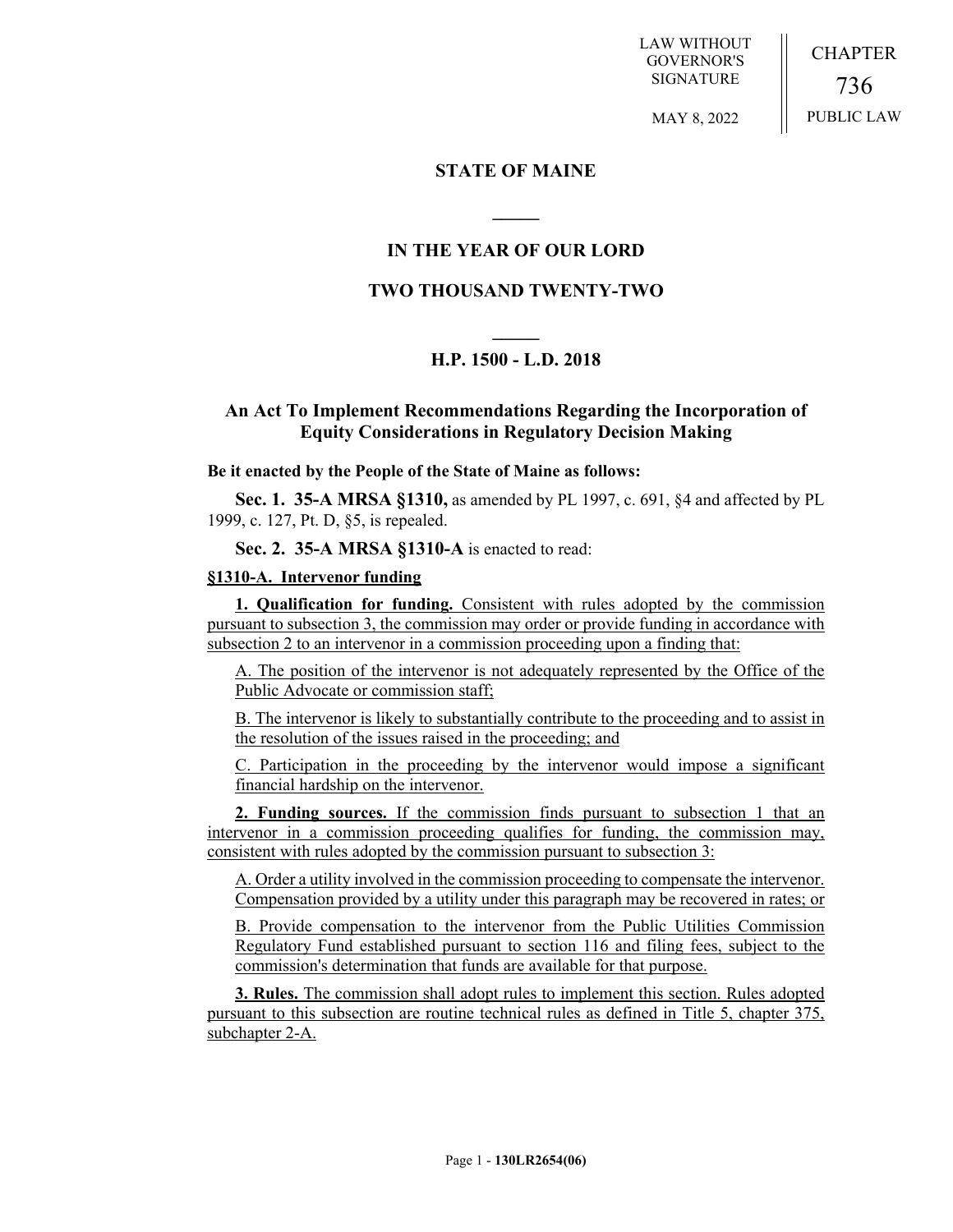A. Rules adopted by the commission pursuant to this subsection must include, but are not limited to:

(1) The process by which the commission will determine whether an intervenor qualifies for funding;

(2) Identification of which expenses incurred by an intervenor may qualify for funding, which types of proceedings intervenor funding will be available for and the point in an eligible proceeding at which an intervenor qualifying for funding will be provided with the funding:

(3) The process by which the commission will ensure that funding provided to an intervenor is used properly and the process by which funding provided to an intervenor that is not entirely used by the intervenor may be recovered by the commission; and

(4) The methods by which the commission will ensure that the public is notified about the availability of intervenor funding under this section.

B. Rules adopted by the commission pursuant to this subsection may include, but are not limited to:

(1) Establishment of a cap on the amount of funding that a qualified intervenor may be provided in a commission proceeding;

(2) Establishment of a process by which the commission will give priority under this section to qualified intervenors representing environmental justice populations. If the commission establishes such a process by rule, the commission, in consultation with the Department of Environmental Protection, shall include in that rule a definition for "environmental justice populations" that is consistent with any definition for that term adopted by the department in a department rule; and

(3) Any other provisions the commission determines necessary for the implementation of this section.

**Sec. 3. 38 MRSA §349-C** is enacted to read:

#### **§349-C. Environmental justice**

**1. Definitions.** As used in this section, unless the context otherwise indicates, the following terms have the following meanings.

A. "Environmental justice" means the fair treatment and meaningful involvement of all people regardless of race, color, national origin or income with respect to the development, implementation and enforcement of environmental laws, rules, regulations and policies.

B. "Fair treatment" means that no group of people bears a disproportionate share of the negative environmental consequences resulting from industrial, governmental or commercial operations or policies.

C. "Frontline communities" means those people and communities that experience the consequences of climate change first and to a greater degree than other people and communities.

D. "Meaningful involvement" means, with respect to the department's decision-making process, that: